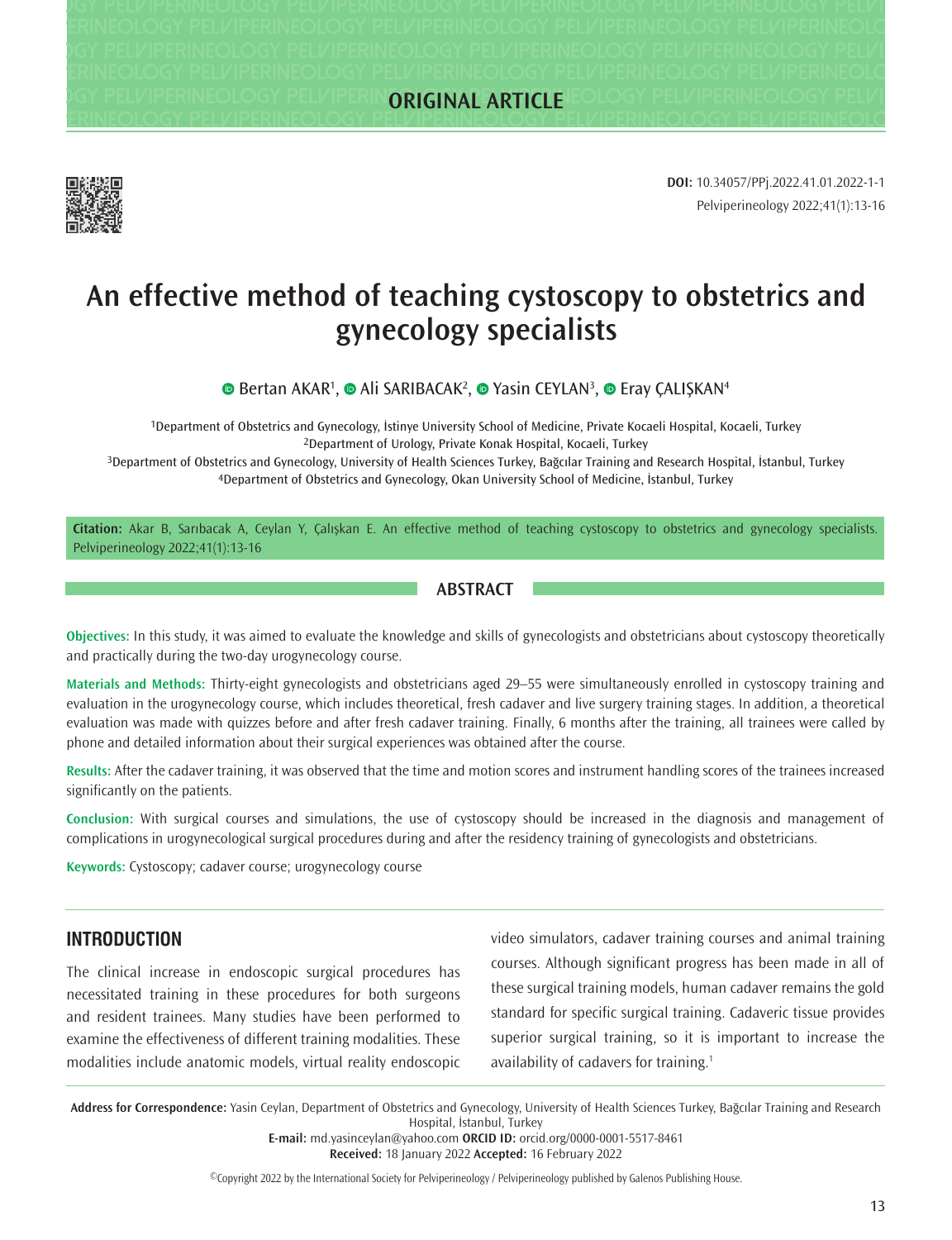Akar et al. An effective method of teaching cystoscopy Person News Delty Department Pelviperineology 2022;41(1):13-16

Cadaver dissection is highly effective in the perceived effectiveness in understanding the classification and interrelation of different body parts, the integration of anatomy theory and practice, touch-mediated perception, three-dimensional perspectives of structures, and the application of practical skills.<sup>2</sup>

Cystoscopy is used by urologists, urogynecologists, and gynecologists. Lower urinary tract damage occurs in approximately one percent of all pelvic surgeries in women.<sup>3</sup> However, after hysterectomy, this number rises to two percent.<sup>4</sup> Urogynecological operations carry the risk of ureter and bladder injuries and require cystoscopy information for diagnosis.

Intraoperative detection and recognition of urinary tract injuries is very important for patients and gynecologist because of less morbidity.<sup>5</sup> In a recent meta-analysis showed that proportion of ureteric and bladder injuries detected intraoperatively without routine cystoscopy is approximately 18% and 79% respectively. However, with routine cystoscopy this proportion increases to approximately 95%.<sup>6</sup> Also, hospitalizations from delayed diagnosis result in 1.72 times greater cost to the health system than those with intraoperative detection of injury.<sup>7</sup>

It is logical that the gynecologists need to improve the identifications of these injuries. Lower urinary tract injuries are hard to identify without expertise in cystoscopy.

Despite a three months of urology education during residency program most obstetrics and gynecology specialist in Turkey do not perform cystoscopy by themselves. Many of them do not have enough experience to confidently identify lower urinary tract injury and differentiate normal from abnormal findings. The aim of this study is to investigate the efficacy of fresh cadaver course for gynecologists to adapt and apply cystoscopy.

## **MATERIALS AND METHODS**

After institutional review board approval 38 obstetrics and gynecology specialists were enrolled in the study. This study was planted in an urogynecology course and contain a two days theoretical education, fresh cadaver application of cystoscopy and performing of cystoscopy during hands on urogynecological surgeries.

On theoretical season a 40-minute presentation was given by the primary investigator. It reviewed the cystoscopy instrumentation, indications, procedural details, normal and anormal findings and also how to manage the lower urinary tract injuries.

Every trainee had access fresh-frozen cadavers with intact urethra and bladder. Each trainee had a chance to work with a well-experienced urologist and perform a pre-determined series of cystoscopy skills one to one. These skills contained assembly of the cystoscope, additional equipment, proper set up, proper

bladder and urethra observation, identification of abnormalities. At the end of the cadaver training all trainees were tested by a single physician blindly. They were scored using a modified Technical Skills checklist and global rating scale.<sup>8,9</sup> Also, pre- and post- cadaver education quiz assessed theoretical knowledge.

During live surgeries every trainee was asked to perform cystoscopy with a well experienced physician after urogynecology operations. They were also scored after live cystoscopy. Trainees were expected to find and locate a sign (needle) in the bladder during cystoscopy on cadaver not on live surgeries. So technical skills checklist scores were calculated over 35 on cadaver and over 30 on live surgeries. At the  $6<sup>th</sup>$  month of education every trainee were called and interviewed about the progress they got after the education. Paired samples t-test and Pearson's correlation analysis was used to evaluate the data.

## **RESULTS**

The mean age of the surgeons was 37.6±6.6 years. They were working as specialist for 7.3±5.9 years. Twenty out of 38 (52.6%) had never practiced cystoscopy. The demographic characteristics of the participants and their surgical application histories are given in Table 1. The quiz scores improved after cadaver education (4.8±1.3 to 6.8±0.39, *p*<0.001). Global rating scale scoring were similar both during cadaver and live surgery performance (25.9±3.9 vs 26.4±3.8, *p*=0.29). Previous hysteroscopy  $(r=0.48, p=0.002)$  and cystoscopy experience  $(r=0.44, p=0.006)$  were positively correlated with global rating scale score. Task points improved during live surgery compared to cadaver application  $(76\pm14 \text{ vs. } 70\pm12 \text{ points}, p<0.001)$ .

After the cadaver training, it was observed that the time and motion scores and instrument handling scores of the trainees increased significantly on the patients. In addition, it was observed that the knowledge of instruments score increased with the positive effect of the course. Another striking positive effect of the course on the trainees was that the rate of help needed in the procedures performed on the patients decreased. Flow of operation score, knowledge of specific procedure score and overall performance score were found to be higher in transactions with cadavers (Table 2).

Thanks to the cadaver course, the trainees learned the anatomical structures better and they were able to complete the cystoscopy procedure in a shorter and safer manner (Table 3).

# **DISCUSSION**

Cystoscopy simulation should be routinely placed in the curriculum to maximize the quality of training in the training of gynecologists and obstetricians. However, it should be known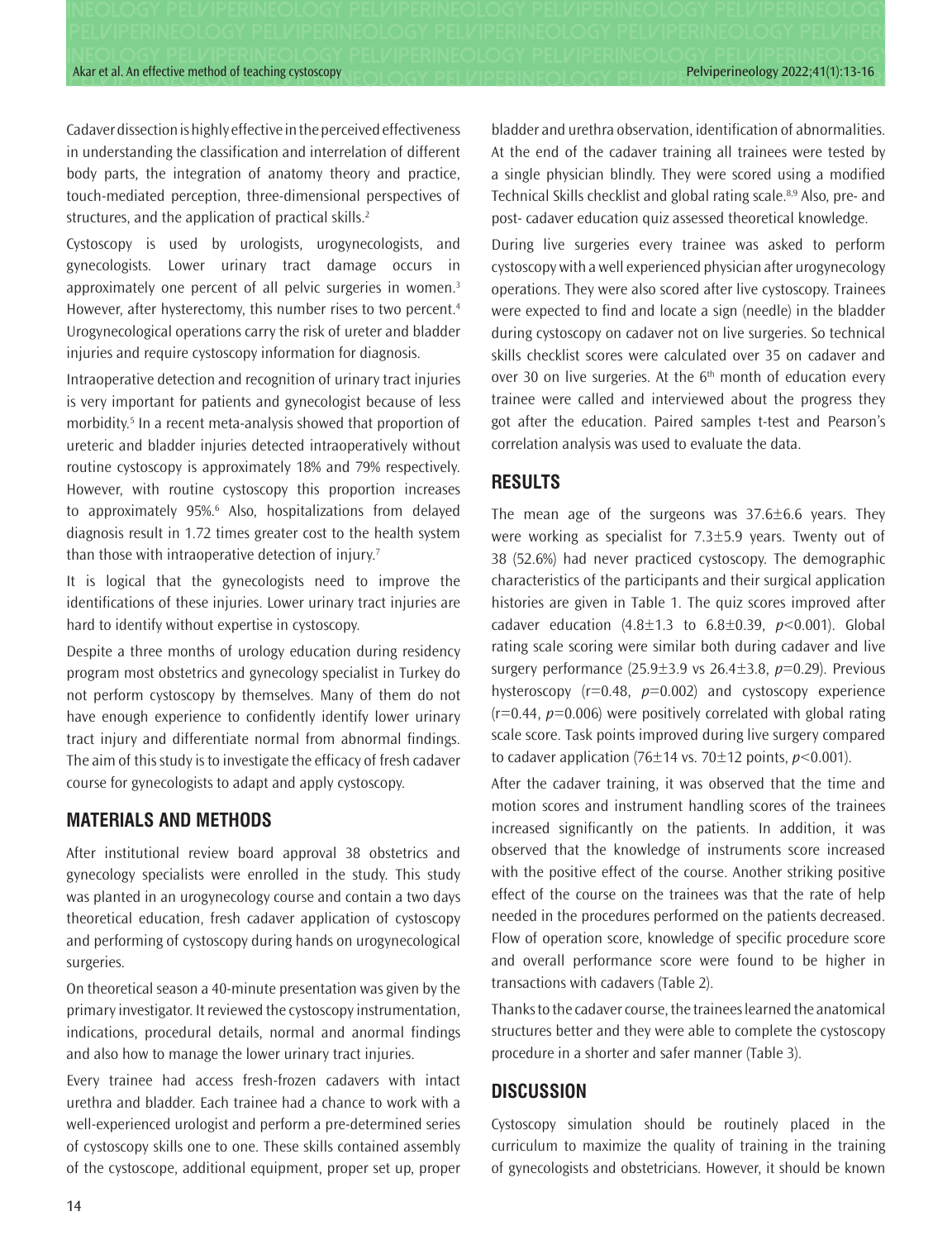Pelviperineology 2022;41(1):13-16 A LANDED IN EQUACY DELIZIDED IN EQUACY A **Kar et al. An effective method of teaching cystoscopy** 

| Table 1. Trainee characteristics (n=38) |                              |                                               |                                       |                          |  |  |
|-----------------------------------------|------------------------------|-----------------------------------------------|---------------------------------------|--------------------------|--|--|
| Sex (n)                                 | Male                         | 18                                            |                                       |                          |  |  |
|                                         | Female                       | 20                                            |                                       |                          |  |  |
| Age, (year)                             | $37.6 \pm 6.6$ (29-55)       |                                               |                                       |                          |  |  |
| Years of practice beyond training       | $7.3 \pm 5.9$ (1-24)         |                                               |                                       |                          |  |  |
| Practice patterns before course (n)     | Never experienced<br>$n$ (%) | <b>Performed under</b><br>guidance<br>$n$ (%) | Performed<br>independently<br>$n$ (%) | <b>Expert</b><br>$n$ (%) |  |  |
| Cystoscopy, $(n=38)$                    | 20(52.6)                     | 11(28.9)                                      | 7(18.4)                               | $\overline{\phantom{a}}$ |  |  |
| Hysteroscopy, (n=38)                    | ٠                            | 9(23.7)                                       | 24(63.2)                              | 5(13.2)                  |  |  |
| Laparoscopy, $(n=38)$                   | $\overline{\phantom{a}}$     | 11(28.9)                                      | 22(57.9)                              | 5(13.2)                  |  |  |
| n: number of the trainees               |                              |                                               |                                       |                          |  |  |

| <b>Table 2. Global scores</b>       |                                       |                                       |         |  |  |
|-------------------------------------|---------------------------------------|---------------------------------------|---------|--|--|
| Global domain                       | Mean rating score on<br>cadavres (SD) | Mean rating score on<br>patients (SD) | p-value |  |  |
| Time and motion                     | $3.2 \pm 0.7$                         | $3.7 \pm 0.6$                         | < 0.001 |  |  |
| Instrument handling                 | $3.4 \pm 0.7$                         | $3.8 \pm 0.6$                         | < 0.001 |  |  |
| Knowledge of instruments            | $3.6 \pm 0.7$                         | $3.8 \pm 0.8$                         | 0.01    |  |  |
| Flow of operation                   | $3.9 \pm 0.6$                         | $3.8 \pm 0.7$                         | 0.2     |  |  |
| Use of assistance                   | $3.8 \pm 0.8$                         | $3.7 \pm 0.8$                         | 0.1     |  |  |
| Knowledge of specific procedure     | $3.7 \pm 0.7$                         | $3.6 \pm 0.6$                         | 0.6     |  |  |
| Overall performance                 | $4 \pm 0.6$                           | $3.9 + 0.7$                           | 0.1     |  |  |
| Total global rating score (over 35) | $25.9 + 3.9$                          | $26.4 \pm 3.8$                        | 0.29    |  |  |
| SD: standard deviation; n: number   |                                       |                                       |         |  |  |

that simulation should be used as an auxiliary instrument rather than a replacement for clinical training.<sup>10</sup> The first assistants see the anatomical structure in the real body, but without blood and safely on the cadaver. They can then use the information in surgical procedures of living bodies. During the learning period, it may be advisable to use surgical steps to determine the lack of training. The aim of this study is to investigate the efficacy of fresh cadaver course for gynecologists to adapt and apply cystoscopy. We carried out theoretical and fresh cadaver trainings by accepting them as the pioneer and complement of clinical training. We think that these simulations and applications on cadavers will be able to bypass the early steps in the training of trainees more quickly.

Increasing cystoscopy skills and a more comprehensive cystoscopy examination by gynecologists is important, as identification of lower urinary tract injuries, complications, and urinary pathologies allows earlier diagnosis, improved treatment modalities, and a better understanding of pelvic floor anatomy. In addition, the need for cystoscopy with increasing surgical interventions for mid-urethral sling surgery and pelvic organ prolapse repair will continue to be an important component of gynecology and obstetrics residency training in the coming years.11 Our aim of organizing this course is to help gynecologists and obstetricians learn the anatomical structures on the cadaver better and increase their manual skills, shortening the time of cystoscopy and increasing its quality.

In the study by Bowling et al.<sup>11</sup>, they stated that the ability of assistants to bring together the cystoscopy and perform cystourethroscopy improved significantly after the bladder model didactic application. In our study, it was observed that the ability of the trainees to recognize, put together and use the cystoscope developed significantly at the end of the course.

**Table 3. Practice time and task scores and duration on** 

| cadavers and patients                                |                         |  |  |  |
|------------------------------------------------------|-------------------------|--|--|--|
| <b>Evaluated variable</b>                            | <b>Results</b>          |  |  |  |
| Practice time on cadavres (min)                      | 76.3±21.9 (48–144)      |  |  |  |
| Task application score on cadavre<br>(over $100$ )   | $70.3 \pm 12.6$ (45-94) |  |  |  |
| Cystoscopy time on patients (min)                    | $65.8 \pm 11 (48 - 88)$ |  |  |  |
| Cystoscopy task completion time on<br>patients (min) | $19±3.7(6-24)$          |  |  |  |
| Task application score on patients<br>(over 100)     | 77.5±10.9 (48-96)       |  |  |  |